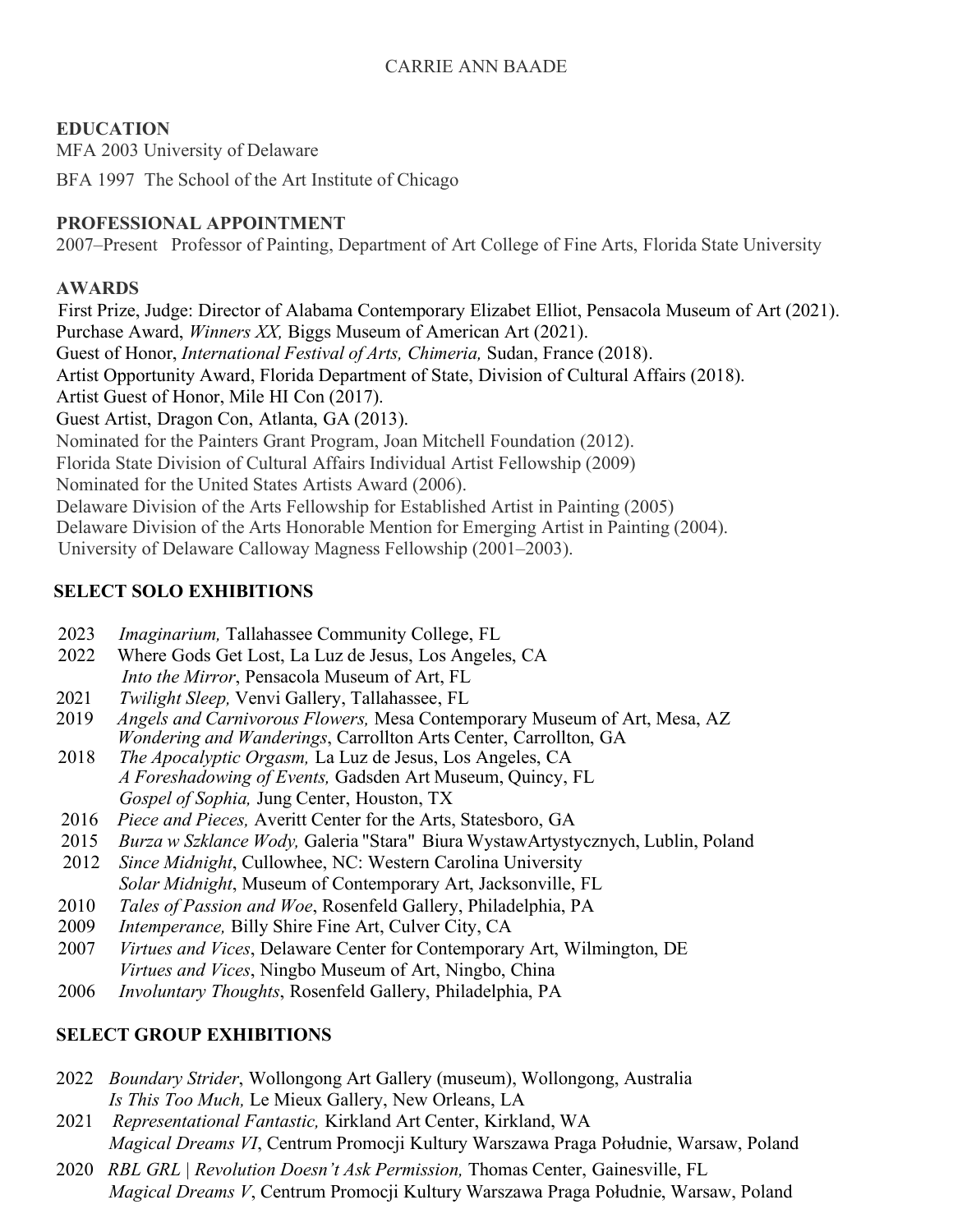*B20,* Wiregrass Biennial, Dothan, AL *Award Winners XX*, Biggs Museum of American Art, DE *Entintada Estampada,* Casa De la Cultura, De Quart de Poblet, Valencia, Spain

- 2018 *Apparitions, Kirkland Art Center, Seattle, WA On Adornment,* Pen + Brush, New York City, NY *Pittura Narrativo*, Gallery of Western Colorado State University, Gunnison, CO *Magical Dreams IV*, Centrum Promocji Kultury Warszawa Praga Południe, Warsaw, Poland *International Festival of Arts and Sciences Visionaries, Guests of Honor, Chimeria* Sudan, France
- 2017 *AltRealities*. SRP Gallery, Mesa Contemporary Museum, Mesa, AZ
- 2015 *Back and Forth: A Dialog in Paint*. Ringling Museum of Art, Sarasota, FL
- 2014 *Dreams and Divinities*, Santo Domingo Museum, San Cristóbal, Mexico
- *2013 Four Dreamers, Espace D'Art Mompezat, Paris, France Messin' with the Masters*, Mesa Fine Art Center, Phoenix, Arizona *Dreams and Divinities*, Instituto America de Santa Fe, Granada, Spain (book) LaPorte Soleil, Paris, France Inglesia San Marcos, Toledo, Spain Churianna Cultural Center, Granada, Spain
- 2012 *Visionaries*, curated by France Garrido, Queensborough Community College , Bayside, NY (catalog) *Detailed Information,* Mindy Solomon Gallery, St. Petersburg, FL
- *GOTHIC*, Curated by Amy V. Grimm, Orange County Center for Contemporary Art, Santa Ana, CA 2011 *25th Anniversary*, La Luz de Jesus, Los Angeles, CA (book) *Suggestivism,* curated by Greg Escalante, Grand Central Art Center, Santa Monica,CA (book) *Believe it or Not,* curated by Catherine Bergmann, Dunedin Art Center, Dunedin, FL
- *2010 Draw,* curated by Eric Foss. Museo de la Ciudad de Mexico, Mexico City, Mexico *Award Winners X*, curated by Ryan Grover, Biggs Museum of American Art *In Canon,* Curated by Margaret Winslow, Delaware Center for Contemporary Art, Wilmington, DE *Another Road Side Attraction,* ISE Cultural Foundation, NYC
- 2009 *In Your Dreams,* curated by Edward Sullivan of NYU, Pen and Brush Society, New York, NY
- 2008 *Deep Pop: a survey of Pop Surrealism*, Iona College, New Rochelle,NY *Art Encounter*, The von Liebig Art Center, Naples, FL
- 2007 *ISM: Untitled Love Project*, Orange County Center for Contemporary Art, CA *Draw*, curated by Eric Foss, traveling exhibit: New York, Austin, London, and Tokyo
- 2006 *Animals in Art*, Curated by Susan Isaacs, Delaware Center for Contemporary Art,Wilmington, DE *Delaware Women's Conference Exhibition*, Biggs Museum, Dover, DE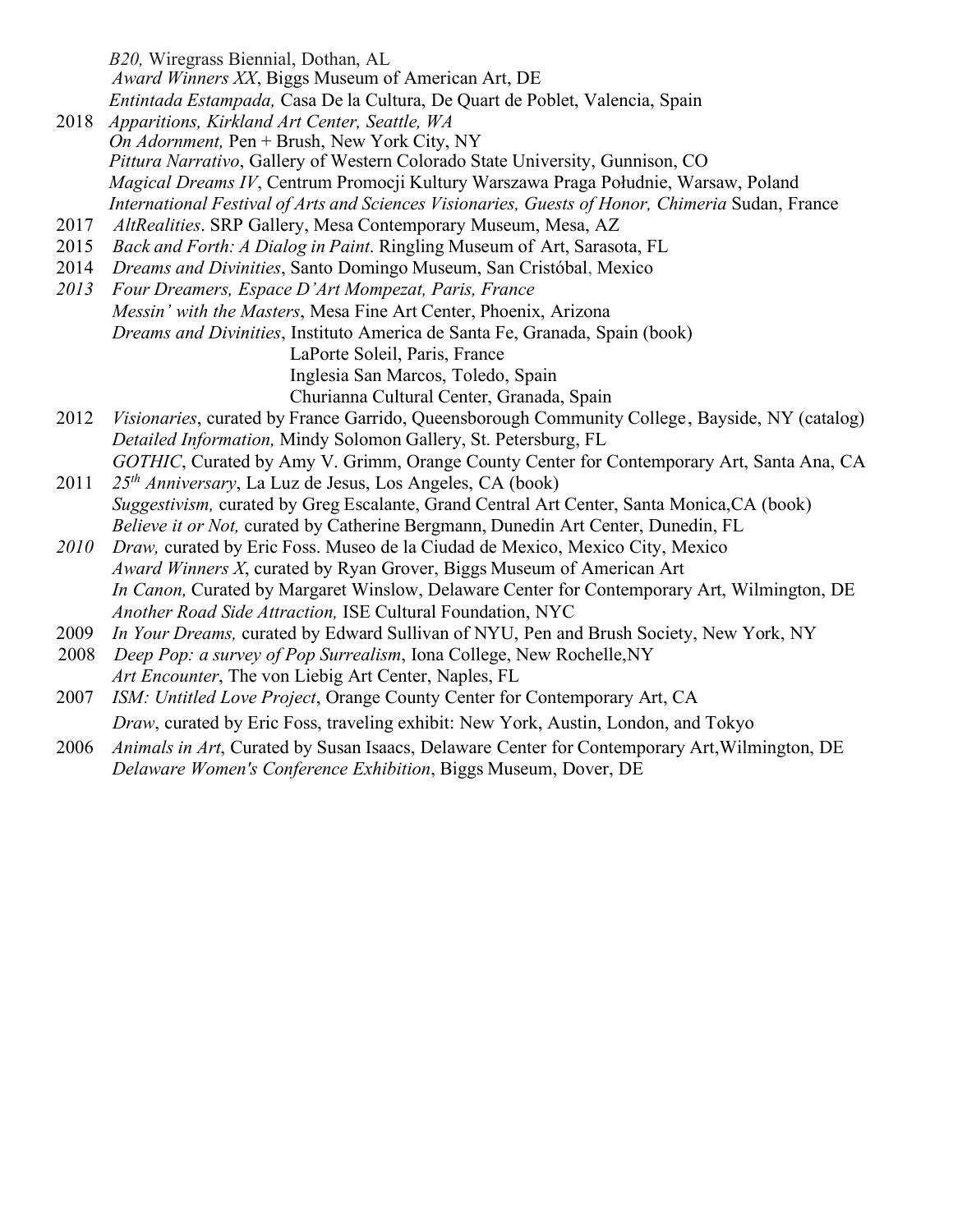*DDA Award Winners*, Biggs Museum of American Art, Dover, DE

2004 *US Artists: American Fine Art Show*, 33rd Street Armory, Philadelphia, PA

*New Talent Show,* Rosenfeld Gallery, Philadelphia, PA

#### **EXHIBITIONS CURATED**

- 2016 *Cute and Creepy,* Valdosta College, Valdosta, GA
- 2013 *Cute and Creepy,* Longview Art Museum, Longview, TX
- 2011 *Cute and Creepy,* Florida State Museum, Tallahassee, FL 30th Anniversary Exhibition, 621 Gallery, Tallahassee, FL

### **SELECTED BIBLIOGRAPHY (Books and Catalogs)**

Baade, C., Garcia Roig, L., Rushin, J., & Messersmith, M. (2015). Carrie Ann Baade. In *Back and forth: Thinking in paint* (pp. 19-24). Tallahassee : Florida State University College of Fine Arts.

Beckett-Griffith, J. (2008). *Gothic Art Now* (pp. 128-129). New York: Collins Design (Harper Collins).

Christian, V. (2018). The Fantastic Muse of Carrie Ann Baade. In Victoria Christian, & Susan Stedman (Eds.), *Feminine Mysticism in Art: Artists Envisioning the Divine* (pp. 185-193).

Flemming, R. (2007). Carrie Ann Baade. In *Metamorphosis: 50 Contemporary Surreal, Fantastic and Visionary Artists* (pp. 150-151). BeinART Publishing.

Foss, E. (2010). *DRAW*. RM/EI Museo de la Ciudad de Mexico.

Grim, Amy. (2011). *Gothic*. Santa Ana, California: Orange County Center for Contemporary Art.

Kuhn, A. (2011). *Lowbrow Tarot: An Artistic Collaborative Effort in Honor of Tarot*. Atglen, PA: Schiffer Books.

Gore, Janice (Ed.), (2010). *La Luz De Jesus 25: The Little Gallery that Could* (pp. 25). Los Angeles: La Luz de Jesus Press.

Oroc, J. (2018). The Furthurr Collective and Other Contemporary Visionary Artists. In *The New Psychedelic Revolution: The Genesis of the Visionary Age* (pp. 374). Toronto.

Spoor, N. *Suggestivism*. (2010). Berkeley: Gingko Press Inc.; Santa Ana, California: Grand Central Press. Stambollion, L. (2012). Artists and Poets. In *Divining the Dream: Visions of Love from a Global Community* (pp. 123, 125). Paris: Dreams & Divinities

Stewart, M. (2019). Problem Seeking and Problem Solving. In *Launching the Imagination: A Comprehensive*  Stewart, M. (2018). Connections. In *Launching the Imagination: A Comprehensive Guide to Basic Design, 6th ed* (pp. 110, 175). Mcgraw Hill Education. *Guid to Basic Design* (pp. 110, 175). New York: McGraw Hill Education. Stewart, M. (2014). Profile: From the Autobiographical to the Universal, Painter Carrie Ann Baade. In *Launching the Imagination* (pp. 175-177). McGraw-Hill Humanities/Social Sciences/L.

Vandermeer, J. (2014). Hands-on Handicraft: the DIY Ideal. In *The Steampunk User's Manual* (pp. 49-54). Harry N. Abrams; Ill edition.

Ziegler, T. (2010). *Hunt and Gather*, Discovering New Art. New York, New York: Mark Batty Publisher, LLC.

## **INVITED LECTURES**

Western Carolina State Museum of Art, Cullowhee, NC Mindy Solomon Gallery, FL Mesa Community College, AZ Museum of Contemporary Art, Jacksonville, FL University of Northern Florida, Jacksonville, FL Florence Campus, Florida State University, Italy California State Fullerton, Orange County, CA Harwood Museum, Taos, NM Pennsylvania Academy of Fine Art, Philadelphia, PA University of Delaware, Newark, DE The Green School, Ubud, Bali The Observatory, Brooklyn, New York University of Florida, Gainesville, FL